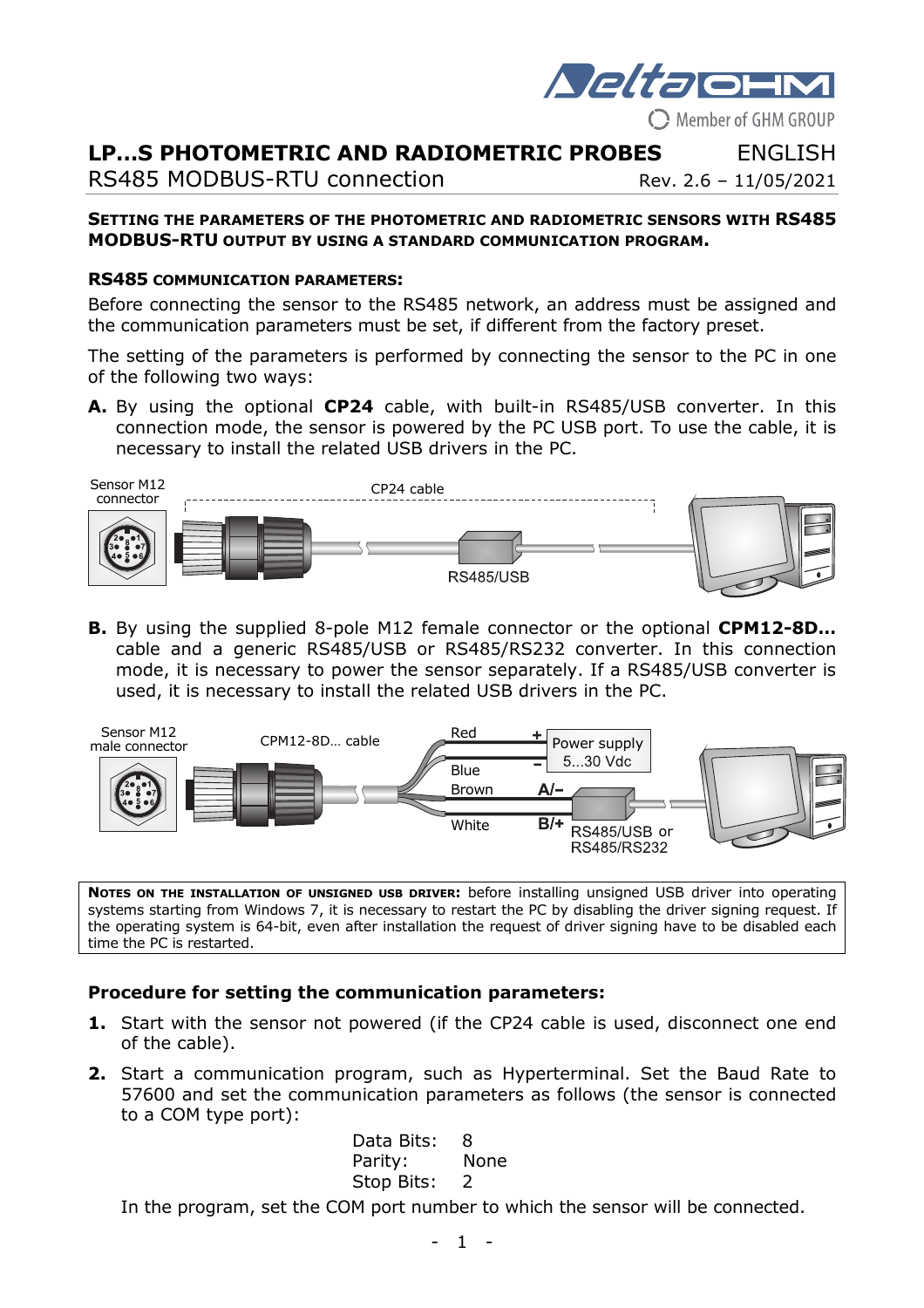- **3.** Switch the sensor on (if the CP24 cable is used, connect both ends of the cable).
- **4.** Within 10 seconds from the sensor power on, send the **@** command and press **Enter**.

*Note*: if the sensor does not receive the **@** command within 10 seconds from power on, the RS485 MODBUS mode is automatically activated. In such a case, it is necessary to switch off and on again the sensor.

- **5.** Send the command **CAL USER ON**. *Note*: the command CAL USER ON is disabled after 5 minutes of inactivity.
- **6.** Send the serial commands given in the following table to set the RS485 MODBUS parameters:

| Command          | <b>Response</b> | <b>Description</b>                                                                                                                                                                                                                                                                                                                                                                                      |  |  |
|------------------|-----------------|---------------------------------------------------------------------------------------------------------------------------------------------------------------------------------------------------------------------------------------------------------------------------------------------------------------------------------------------------------------------------------------------------------|--|--|
| CMAnnn           | 8               | Set RS485 address to nnn                                                                                                                                                                                                                                                                                                                                                                                |  |  |
|                  |                 | Ranging from 1 to 247                                                                                                                                                                                                                                                                                                                                                                                   |  |  |
|                  |                 | Preset on 1                                                                                                                                                                                                                                                                                                                                                                                             |  |  |
| CMB <sub>n</sub> | 8               | Set RS485 Baud Rate                                                                                                                                                                                                                                                                                                                                                                                     |  |  |
|                  |                 | $n=0 \Rightarrow 9600$ $n=1 \Rightarrow 19200$<br>$n=2 \Rightarrow 38400$<br>$n=3 \Rightarrow 57600$ $n=4 \Rightarrow 115200$                                                                                                                                                                                                                                                                           |  |  |
|                  |                 | Preset on $1 \Rightarrow 19200$                                                                                                                                                                                                                                                                                                                                                                         |  |  |
| <b>CMPn</b>      | 8               | Set RS485 transmission mode                                                                                                                                                                                                                                                                                                                                                                             |  |  |
|                  |                 | $n=0 \Rightarrow 8-N-1$ (8 data bits, no parity, 1 stop bit)<br>$n=1 \Rightarrow 8-N-2$ (8 data bits, no parity, 2 stop bits)<br>$n=2 \Rightarrow 8-E-1$ (8 data bits, even parity, 1 stop bit)<br>$n=3 \Rightarrow 8-E-2$ (8 data bits, even parity, 2 stop bits)<br>$n=4 \Rightarrow 8$ -O-1 (8 data bits, odd parity, 1 stop bit)<br>$n=5 \Rightarrow 8$ -O-2 (8 data bits, odd parity, 2 stop bits) |  |  |
|                  |                 | Preset on $2 \Rightarrow 8$ -E-1                                                                                                                                                                                                                                                                                                                                                                        |  |  |
| <b>CMWn</b>      | 8               | Set receiving mode after RS485 transmission                                                                                                                                                                                                                                                                                                                                                             |  |  |
|                  |                 | $n=0 \Rightarrow$ Violate protocol and go in Rx mode right after Tx<br>$n=1 \Rightarrow$ Respect protocol and wait 3.5 characters after Tx                                                                                                                                                                                                                                                              |  |  |
|                  |                 | Preset on $1 \Rightarrow$ Respect the protocol                                                                                                                                                                                                                                                                                                                                                          |  |  |

**7.** You can check the parameters setting by sending the following serial commands:

| <b>Command</b> | <b>Response</b>           | <b>Description</b>                                                                                                                                                                     |  |  |
|----------------|---------------------------|----------------------------------------------------------------------------------------------------------------------------------------------------------------------------------------|--|--|
| <b>RMA</b>     | <b>Address</b>            | Read RS485 address                                                                                                                                                                     |  |  |
| <b>RMB</b>     | <b>Baud Rate</b><br>(0,1) | Read RS485 Baud Rate                                                                                                                                                                   |  |  |
|                |                           | 0 $\Rightarrow$ 9600<br>$2 \Rightarrow 38400$<br>$1 \Rightarrow 19200$<br>$3 \Rightarrow 57600$<br>$4 \Rightarrow 115200$                                                              |  |  |
| <b>RMP</b>     | Tx Mode<br>(0,1,2,3,4,5)  | Read RS485 transmission mode                                                                                                                                                           |  |  |
|                |                           | $0 \Rightarrow 8-N-1$<br>$1 \Rightarrow 8-N-2$<br>$2 \Rightarrow 8-E-1$<br>$3 \Rightarrow 8-E-2$<br>$4 \Rightarrow 8$ -O-1<br>$5 \Rightarrow 8$ -O-2                                   |  |  |
| <b>RMW</b>     | Rx Mode<br>(0,1)          | Read receiving mode after RS485 transmission<br>$0 \Rightarrow$ Violate protocol and go in Rx mode right after Tx<br>$1 \Rightarrow$ Respect protocol and wait 3.5 characters after Tx |  |  |

*Note*: it is not required to send the CAL USER ON command to read the settings.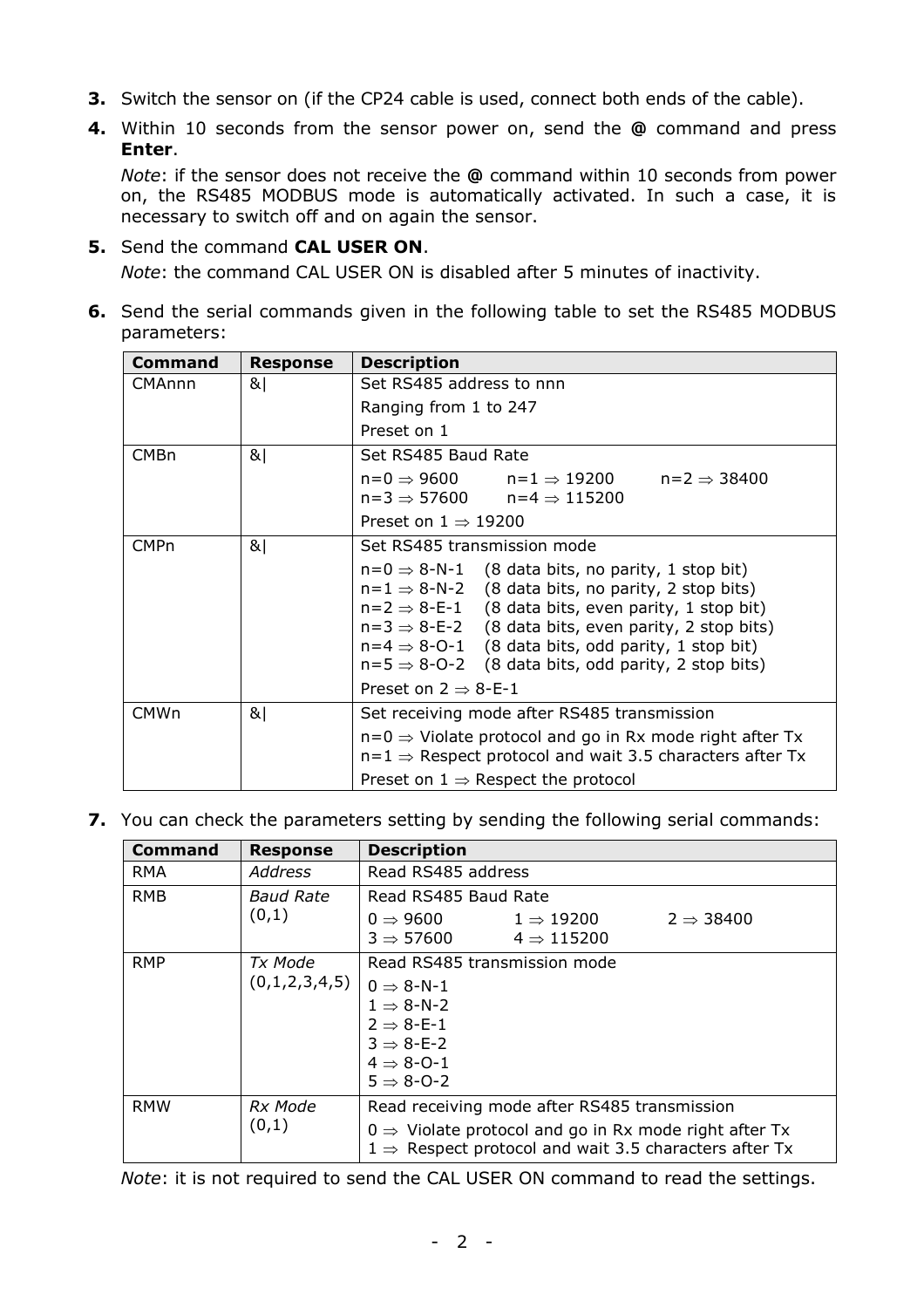### **SETTING THE RANGE IN THE LPPHOT03BLS PROBE:**

The LPPHOT03BLS probe has two measuring ranges: 0…20,000 lux (low range) with 1 lux resolution and 0…200,000 lux (high range, default) with 10 lux resolution.

In order to change the range, proceed as for setting the communication parameters, up to step 4 included, then send the command **CAL START** (instead of the command CAL USER ON) and the serial commands given in the following table:

| <b>Command</b>   | <b>Response</b> | <b>Description</b>                                                                                                                        |  |
|------------------|-----------------|-------------------------------------------------------------------------------------------------------------------------------------------|--|
| O <sub>2</sub> E | 8 <sub>l</sub>  | Set low range (020,000 lux, 1 lux resolution)                                                                                             |  |
| O <sub>2</sub> D | &।              | Set high range (0200,000 lux, 10 lux resolution)                                                                                          |  |
| <b>RO</b>        | hh              | Read the configuration byte                                                                                                               |  |
|                  |                 | bit $2 = 0 \Rightarrow$ high range (0200,000 lux, 10 lux resolution)<br>bit $2 = 1 \Rightarrow$ low range (020,000 lux, 1 lux resolution) |  |
|                  |                 | The bit 2 is the third bit from the right of the configuration byte                                                                       |  |

### **READING OF THE MEASURES WITH THE MODBUS-RTU PROTOCOL**

In MODBUS mode, you can read the values measured by the sensor through the function code 04h (Read Input Registers). The following table lists the quantities available with the appropriate register address:

| <b>Address</b> | Quantity                                                                                                                                                 | <b>Format</b>  |
|----------------|----------------------------------------------------------------------------------------------------------------------------------------------------------|----------------|
| 0              | Internal temperature in $\degree$ C (x10)                                                                                                                | 16-bit Integer |
| 1.             | Internal temperature in $\degree$ F (x10)                                                                                                                | 16-bit Integer |
| 2              | Measurement:                                                                                                                                             | 16-bit Integer |
|                | <b>LPPHOT03 low range</b> (20,000 lux): illuminance in lux                                                                                               |                |
|                | LPPHOT03 high range (200,000 lux): illuminance in lux/10<br>[e.g.: 3278 means 32780 lux, the resolution is 10 lux]                                       |                |
|                | <b>LPPAR03:</b> photon flow in $\mu$ mol m <sup>-2</sup> s <sup>-1</sup>                                                                                 |                |
|                | <b>LPUVA03:</b> UVA irradiance in $W/m^2 \times 10$<br>[e.g.: 425 means 42.5 W/m <sup>2</sup> , the resolution is 0.1 W/m <sup>2</sup> ]                 |                |
| 3              | Status register:<br>bit0=1 $\Rightarrow$ measurement error<br>bit2=1 $\Rightarrow$ configuration data error<br>bit3=1 $\Rightarrow$ program memory error | 16-bit Integer |
| 4              | Average values of the last 4 measurements                                                                                                                | 16-bit Integer |
| 5              | Signal generated by the sensor:                                                                                                                          | 16-bit Integer |
|                | <b>LPPHOT03 low range</b> (20,000 lux): $\mu$ V                                                                                                          |                |
|                | <b>LPPHOT03 high range</b> (200,000 lux): $\mu$ V/10<br>[e.g.: 3278 means 32780 $\mu$ V, the resolution is 10 $\mu$ V]                                   |                |
|                | <b>LPPAR03: <math>\mu</math>V</b>                                                                                                                        |                |
|                | LPUVA03: $\mu$ V                                                                                                                                         |                |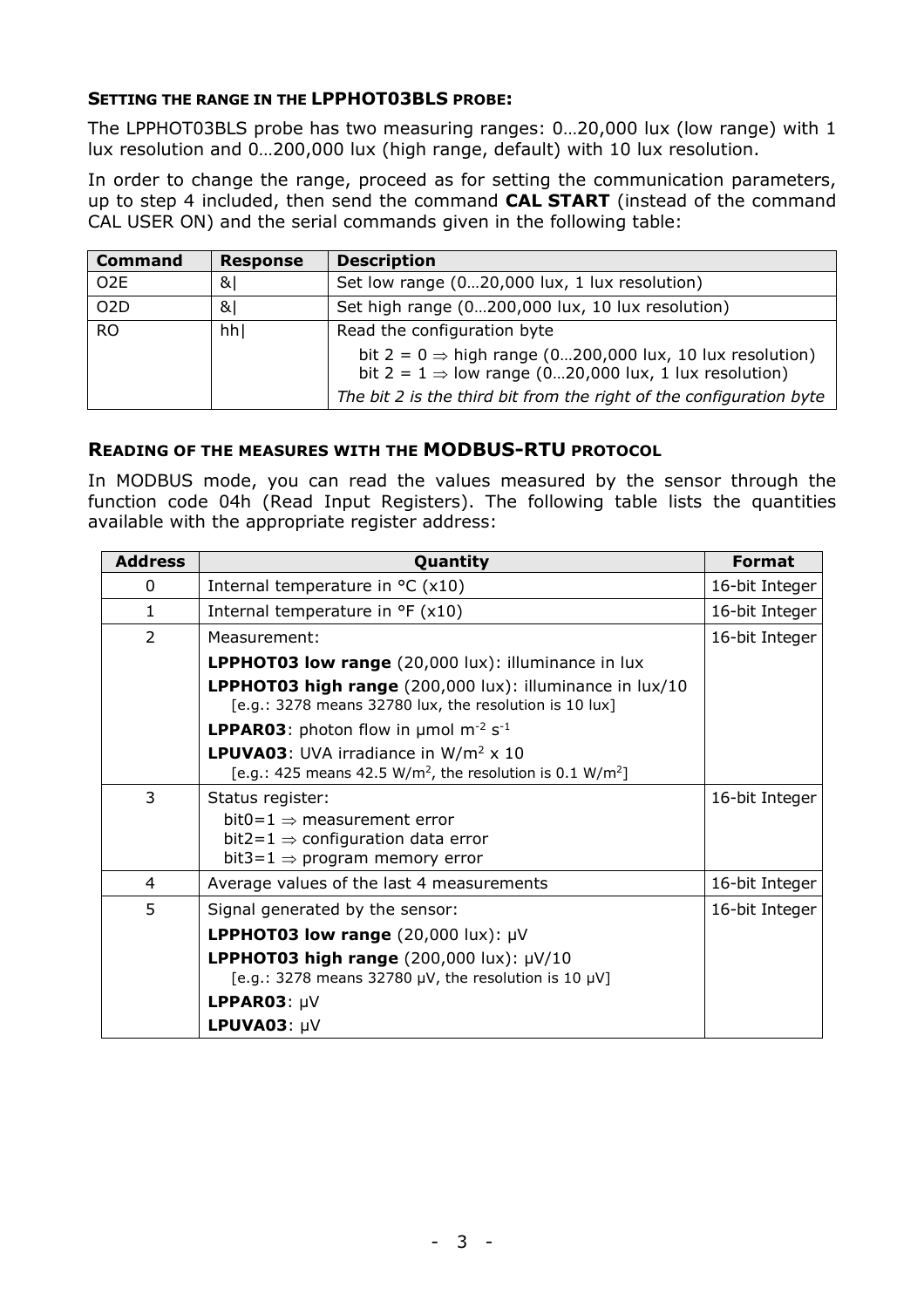**OPERATING MODE**: the sensor enters RS485 MODBUS-RTU mode after 10 seconds from power on. In the first 10 seconds from power on the sensor does not reply to requests from the MODBUS master unit. After 10 seconds, it is possible to send MODBUS requests to the sensor.

#### **CONNECTION**:



| <b>Connector</b> | <b>Function</b>       | <b>Color</b>   |
|------------------|-----------------------|----------------|
|                  | Power supply negative | Blue           |
|                  | Power supply positive | Red            |
| 3                | Not connected         |                |
|                  | RS485 A/-             | <b>Brown</b>   |
| 5                | RS485 B/+             | White          |
| 6                | Case                  | Shield (Black) |
|                  | Not connected         |                |
| ឧ                | Not connected         |                |

The RS485 output is not isolated.

The metallic case of the sensor should preferably be grounded  $(\frac{1}{n})$  locally. In **this case, do not connect the shield of the CPM12-8D… cable to prevent ground loops.** 

**Only if it is not possible to ground locally the metallic case of the sensor,**  connect the shield of the CPM12-8D... cable to ground  $(\frac{1}{2})$ .



## **Connection of RS485 output**